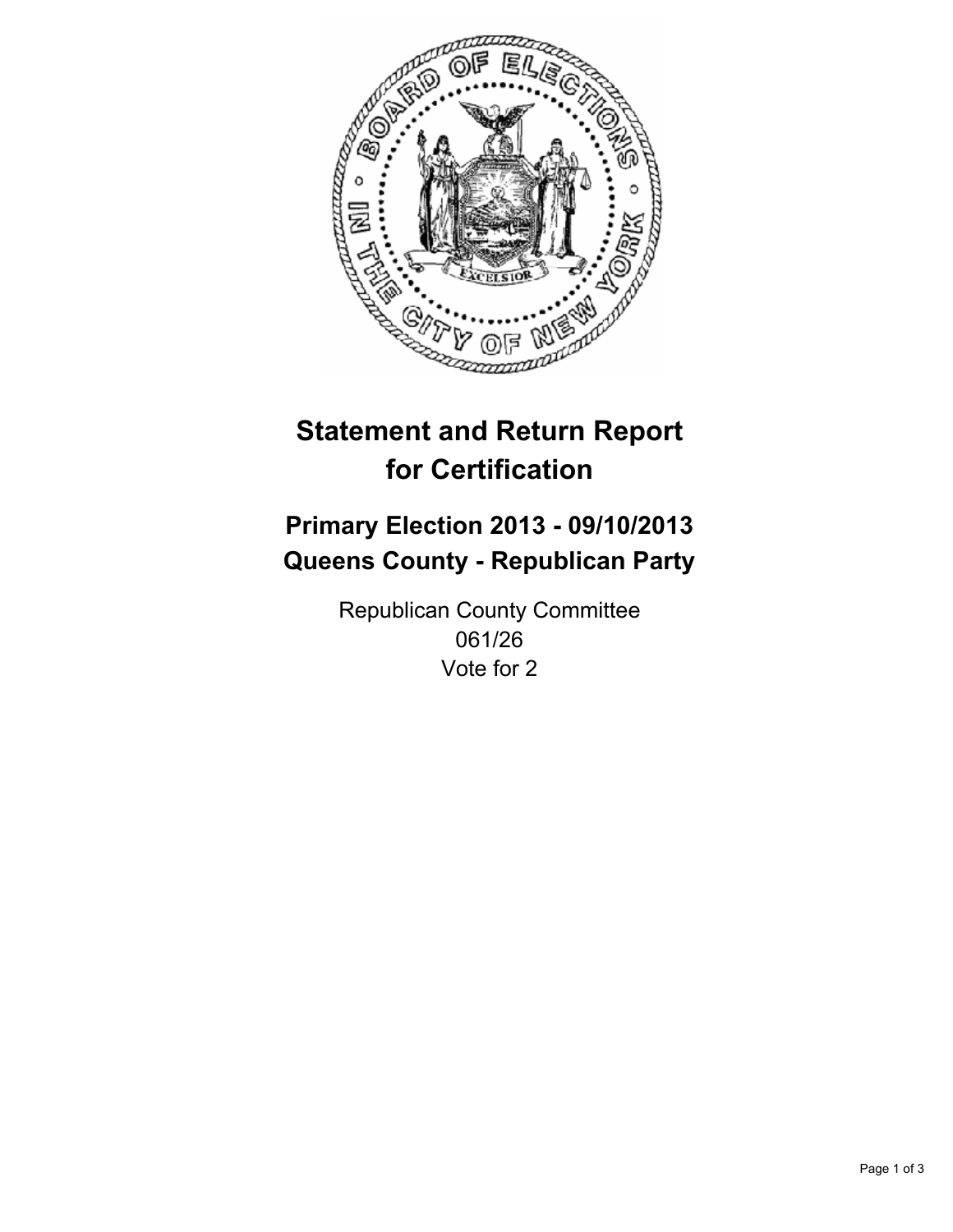

## **Assembly District 26**

| 0  |
|----|
| 2  |
| 0  |
| 0  |
| 0  |
| 23 |
| 11 |
| 13 |
| 6  |
| 53 |
|    |